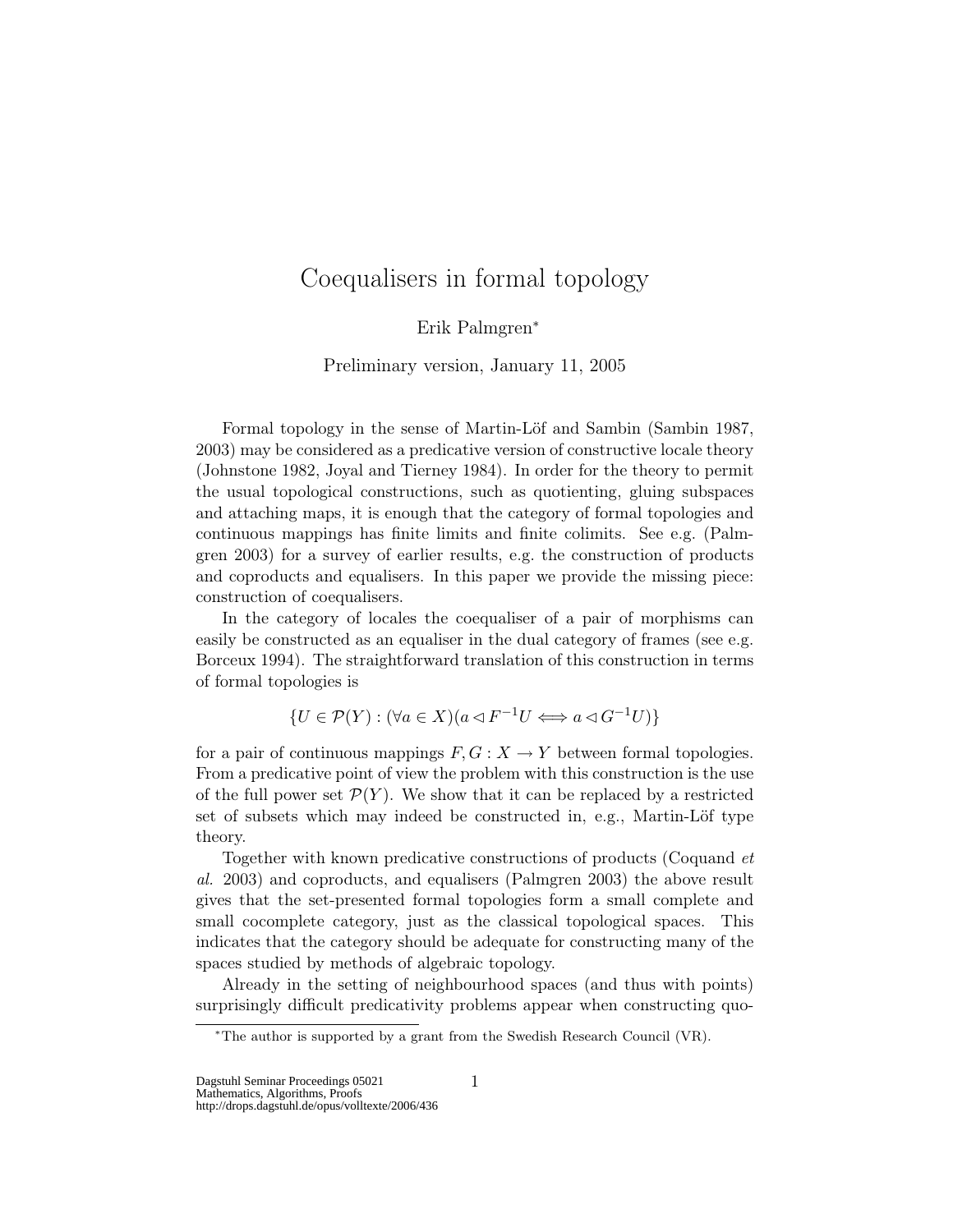tient spaces or coequalisers. The problem was solved independently, simultaneously and using different methods by Hajime Ishihara and the author in October 2004; see the forthcoming paper (Ishihara and Palmgren 200?).

### 1 The category of set-presented formal topologies

Following Bishop and Bridges (1985), and category-theoretic practice, a subset  $A = (\iota, I)$  of a given set X is an injective function  $\iota : I \to X$ . An element x of X is member of the subset A, if  $x = \iota(a)$  for some  $a \in A$ . Note that this a is necessarily unique. We write  $x \in X$  A. Two subsets A and B of X equal if

$$
x \in_X A \Longleftrightarrow x \in_X B.
$$

From this arises easily notions of inclusion and the usual set-theoretical operations.

For any family U of types  $T(t)$   $(t:U)$  there is a notion of U-set, which is a set A which is isomorphic to a set of the form  $(T(t), =_e)$  where

$$
x =_e y \Longleftrightarrow T(e(x, y))
$$

and  $e: T(t) \times T(t) \to U$ . For any set X there is then a notion of restricted power set  $\mathcal{R}_{\mathcal{U}}(X)$ . This is a set consisting of subsets  $A = (I, \iota)$  of X where I is a  $U$ -set. Such subsets are called  $U$ -subsets. Two such are identified if they are equal as subsets. Unless the family of types have certain closure properties it will not be possible to perform the usual set operations on the restricted power set. We return to the question of what these properties might be later.

A set X is a projective set or a choice-set if the axiom of choice is valid on X. The latter means that for any set Y and for any relation R between  $X$  and  $Y$  if

$$
(\forall x \in X)(\exists y \in Y)R(x, y)
$$

then there is a function  $f: X \to Y$  so that

$$
(\forall x \in X) R(x, f(x)).
$$

As any type in Martin-Löf type theory can be equipped with an equality relation (given by an Id-type) so that it becomes a projective set  $X$ , the above choice principle is sometimes referred to as type-theoretic choice. The principle is frequently used in Bishop-style constructivism. We thus assume that for every set X there is a projective set  $\underline{X}$  and a surjective function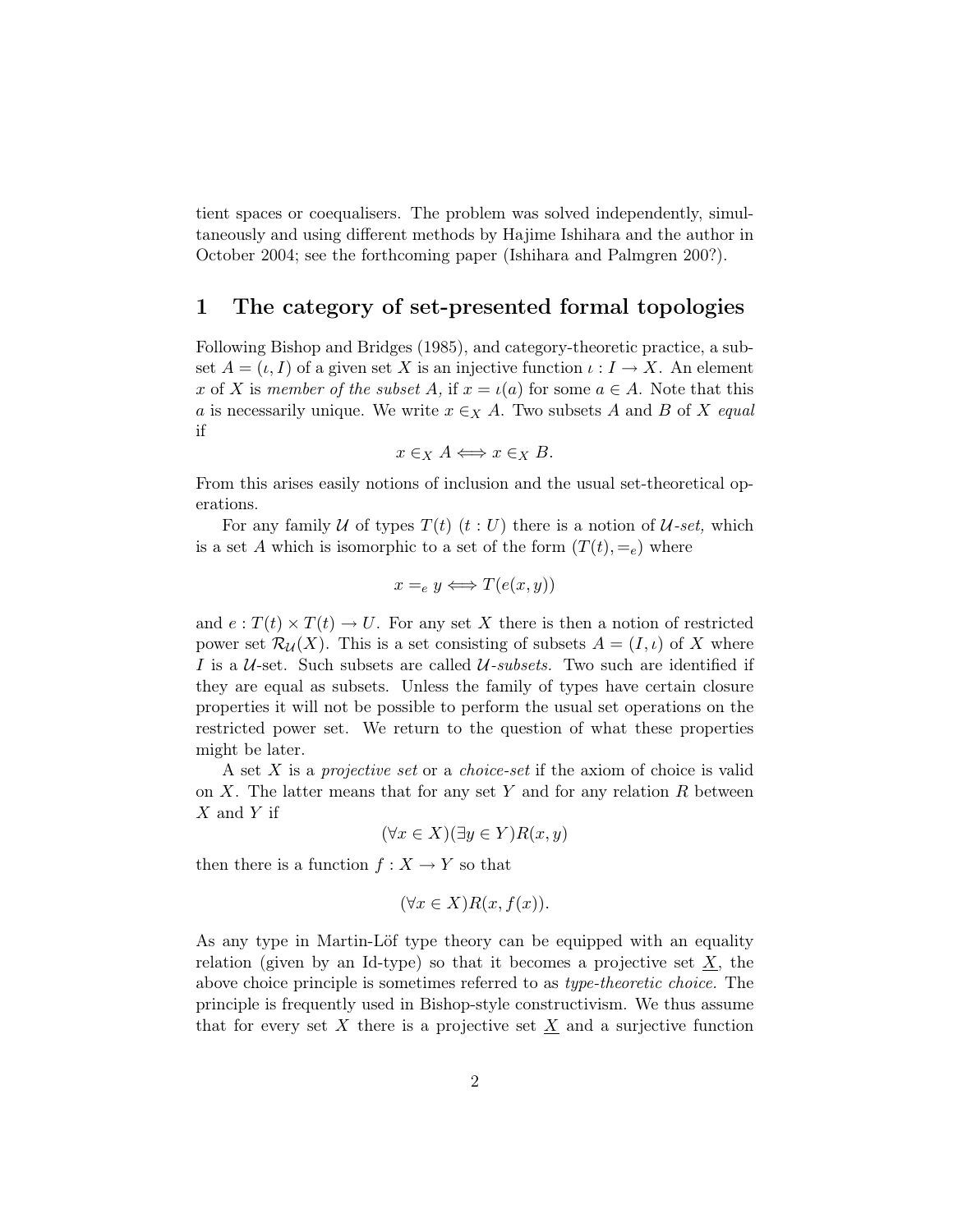$p_X : \underline{X} \to X$ . Then we get the following choice principle which is sometimes useful

$$
(\forall x \in X)(\exists y \in Y)R(x, y) \Longrightarrow (\exists f: \underline{X} \to Y)(\forall x \in \underline{X})R(p_X(x), f(x)). \tag{1}
$$

**Definition 1.1** Let S be a set, and let  $\leq$  be a relation between elements of S and subsets of S, i.e.  $\triangleleft \subseteq S \times \mathcal{P}(S)$ . Extend  $\triangleleft$  to a relation between subsets by letting  $U \triangleleft V$  if and only if  $a \triangleleft V$  for all  $a \in U$ . For a preorder  $(X, \leq)$  and a subset  $U \subseteq X$ , its *downwards closure*  $U_{\leq}$  consists of those  $x \in X$  such that  $x \leq y$  for some  $y \in U$ . Write  $a_{\leq y}$  for  $\{a\}_{\leq y}$ . When the preorder is obvious from the context we write  $U \wedge V$  for  $U \leq \bigcap V \leq Y$ . A further abbreviation is  $a \wedge b$  for  $\{a\} \wedge \{b\}.$ 

**Definition 1.2** A formal topology S is a pre-ordered set  $S = (S, \leq)$  (of socalled basic neighbourhoods) together with a relation  $\varphi \subseteq S \times \mathcal{P}(S)$ , the covering relation, satisfying the four conditions

(R)  $a \in U$  implies  $a \triangleleft U$ , (L)  $a \triangleleft U$ ,  $a \triangleleft V$  implies  $a \triangleleft U \wedge V$ , (T)  $a \triangleleft U$ ,  $U \triangleleft V$  implies  $a \triangleleft V$ , (E)  $a \leq b$  implies  $a \triangleleft \{b\}$ .

The topology is set-presented if there is a family of subsets  $C(a, i)$  of S, where  $i \in I(a)$  and  $a \in S$  such that

$$
a \triangleleft U \Longleftrightarrow (\exists i \in I(a)) \, C(a, i) \subseteq U.
$$

Equivalently, we may express this as: there is a family  $C(w)$  ( $w \in I$ ) of subsets of S and a function  $p: I \to S$  so that

$$
a \triangleleft U \Longleftrightarrow (\exists w \in I) \, p(w) = a \& C(w) \subseteq U. \tag{2}
$$

A continuous mapping between formal topologies is a certain relation between their basic neighbourhoods. To define the concept we introduce some notation. For a relation  $R \subseteq S \times T$  the *inverse image of*  $V \subseteq T$  *under* the relation  $R$  is, as usual,

$$
R^{-1}[V] =_{\text{def}} \{a \in S : (\exists b \in V) \, a \, R \, b\}
$$

Notice that, in general,  $R^{-1}[U] \subseteq R^{-1}[V]$  whenever  $U \subseteq V$ , and

$$
R^{-1}[\cup_{i \in I} U_i] = \cup_{i \in I} R^{-1}[U_i].
$$

The relation R is naturally extended to subsets as follows. For  $U \subseteq S$ , let U R b mean  $(\forall u \in U) uRb$ , and for  $V \subseteq T$ , we let  $a R V$  mean  $a \triangleleft R^{-1} |V|$ .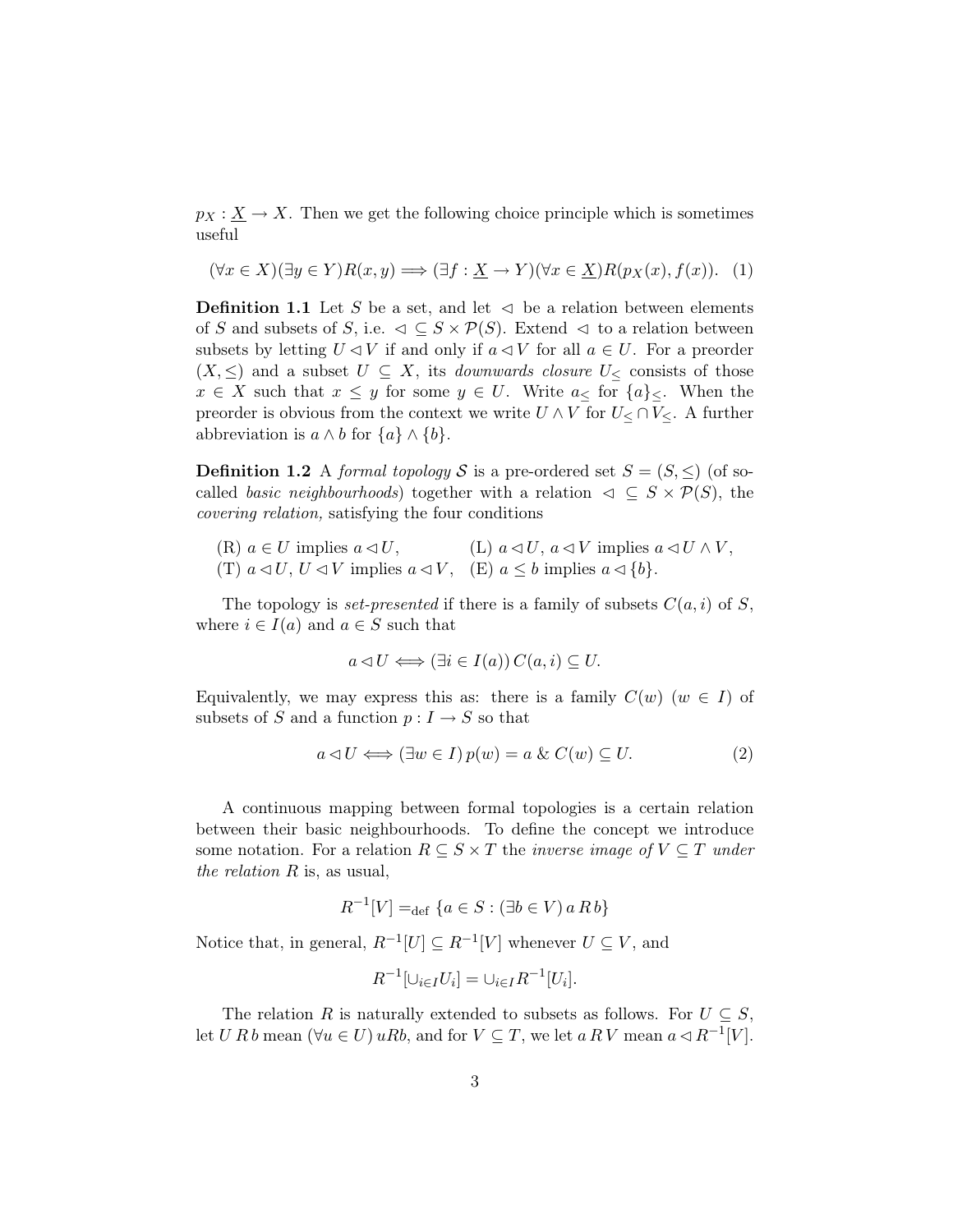**Definition 1.3** Let  $S = (S, \leq, \leq)$  and  $\mathcal{T} = (T, \leq', \leq')$  be formal topologies. A relation  $R \subseteq S \times T$  is a *continuous mapping*, or *continuous morphism*, from S to T (and we write  $R : S \to T$ ) if

- (A1)  $a R b$ ,  $b \triangleleft ' V$  implies  $a R V$ ,
- $(A2)$   $a \triangleleft U$ ,  $U R b$ , implies  $a R b$ ,
- (A3)  $a RT$ , for all  $a \in S$ ,
- (A4)  $a R V$ ,  $a R W$  implies  $a R (V_{\leq'} \cap W_{\leq'})$ .

**Remark 1.4** Note that by  $b \triangleleft' \{b\}$ , (A1) and (A2)

 ${a} R b \Longleftrightarrow a R b \Longleftrightarrow a \triangleleft R^{-1} {b} \Longleftrightarrow a R {b}.$ 

Moreover (A4) may be replaced by the condition

(A4')  $a R b, a R c \Longrightarrow a R (b<sub>lt</sub> \cap c<sub>lt</sub>).$ 

The next properties are useful for checking closure under composition. Denote by  $U = \{a : a \triangleleft U\}$  — the saturation of U in the topology.

**Proposition 1.5** Let  $R : \mathcal{S} \to \mathcal{T}$  be a continuous mapping. Then:

- (i)  $U \triangleleft V$  implies  $R^{-1}[U] \triangleleft R^{-1}[V],$
- (ii)  $b R U$  iff  $b R \tilde{U}$ ,
- $(iii)$   $R^{-1}[U]$ <sup>~</sup> =  $R^{-1}[\tilde{U}]$ <sup>~</sup>. □

Let  $\mathbf{FTop}_{s}$  be the following category of set-presented formal topologies and continuous mappings. For a formal topology  $S = (S, \leq, \leq)$  we define a continuous mapping  $I : \mathcal{S} \to \mathcal{S}$  (the identity) by

$$
aIb \Longleftrightarrow a \lhd \{b\}.
$$

For continuous mappings,  $R_1 : S_1 \to S_2$  and  $R_2 : S_2 \to S_3$ , between formal spaces, define the composition

$$
a(R_2 \circ R_1)b \Longleftrightarrow a \triangleleft R_1^{-1}[R_2^{-1}{b}].
$$

This is continuous mapping  $(R_2 \circ R_1) : S_1 \to S_3$ . The category is not locally small, within any known predicative meta-theory.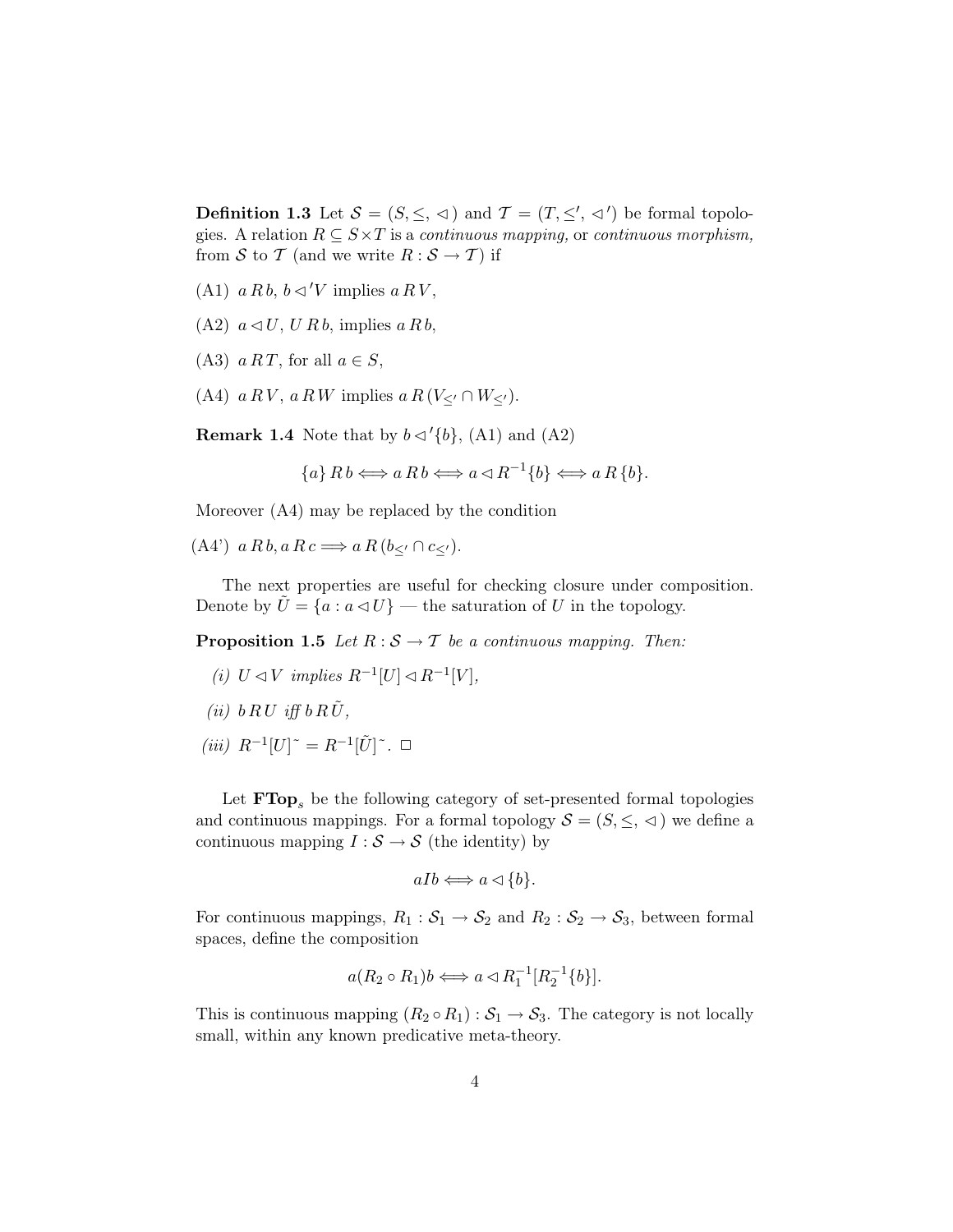## 2 Construction of coequalisers

Let F and G be continuous mappings  $\mathcal{X} \to \mathcal{Y}$  in  $\textbf{FTop}_s$ . A set  $\mathcal{R}(Y)$  of subsets of Y is said to be *adequate for* F and G if  $(H1) - (H3)$  below are satisfied.

- (H1)  $Y \in \mathcal{R}(Y)$ .
- (H2)  $U, V \in \mathcal{R}(Y)$  implies  $U \wedge V \in \mathcal{R}(Y)$ . Here  $\wedge$  is taken with respect to the preorder of  $\mathcal{Y}$ .
- (H3) For any subset U of Y with  $b \in U$  such that U satisfies the equivalence

$$
(\forall a \in X)(a \lhd F^{-1}U \iff a \lhd G^{-1}U)
$$

there is already some  $V \in \mathcal{R}(Y)$  with  $b \in V \subseteq U$  satisfying the equivalence.

**Lemma 2.1** Let  $F, G: \mathcal{X} \to \mathcal{Y}$  be a pair of continuous morphism in  $\textbf{FTop}_{s}$ . If  $\mathcal{R}(Y)$  is adequate for the pair F and G, then the following defines a coequaliser of the pair: the formal topology  $\mathcal{Q} = (Q, \leq_{\mathcal{Q}}, \leq_{\mathcal{Q}})$  where

$$
Q = \{ U \in \mathcal{R}(Y) : (\forall a \in X)(a \triangleleft F^{-1}U \Longleftrightarrow a \triangleleft G^{-1}U) \}
$$

and  $U \leq_{\mathcal{Q}} V$  iff  $U \triangleleft_{\mathcal{Y}} V$ , and where  $U \triangleleft_{\mathcal{Q}} \mathcal{U}$  iff  $U \triangleleft_{\mathcal{Y}} \cup \mathcal{U}$  for  $\mathcal{U} \subseteq \mathcal{R}(Y)$ . Moreover the coequalising morphism  $P : \mathcal{Y} \to \mathcal{Q}$  is given by: a PU iff  $a \triangleleft yU$ .

**Proof.** By (H2) it follows that Q is closed under  $\wedge$ . Using this it is straightforward to check that  $Q$  is a formal topology. It is as well set-presented since, if  $C(a, i)$   $(i \in I(a))$  is the set-presentation of Y then we get a set-presentation  $(D, J)$  for Q by letting for  $U \in \mathcal{R}(Y)$ 

$$
J(U) = \{(f, g) : f \in \prod_{x \in U} I(x), g \in \prod_{x \in U} \prod_{y \in C(p_U(x), f(x))} Q_{p(y)}\}
$$

where  $Q_u = \{U \in Q : u \in U\}$ . Moreover,

$$
D(U, (f, g)) = \{g(x, y) : x \in U, y \in \underline{C}(p(x), f(x))\}.
$$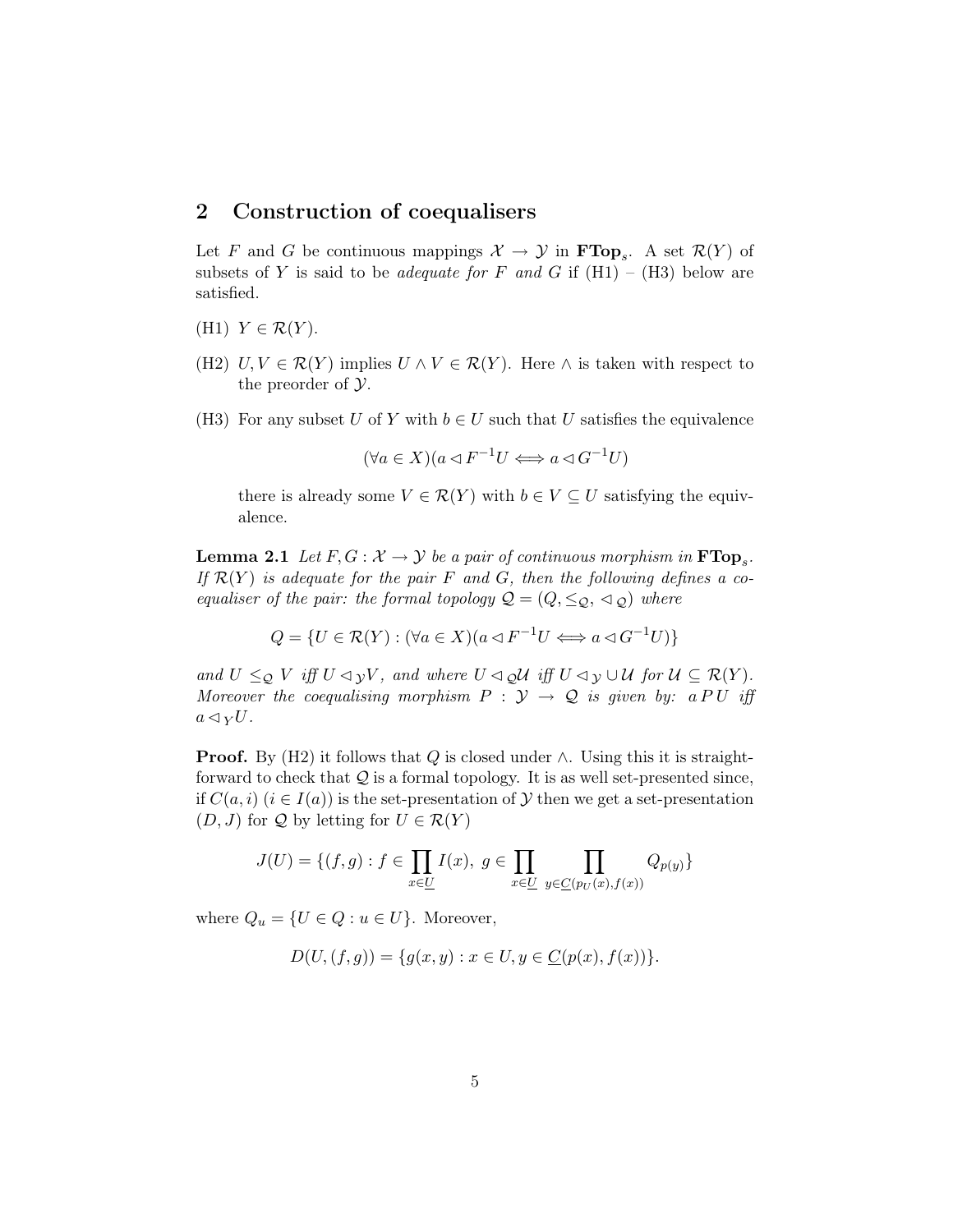Here  $p_S : \underline{S} \to S$  is the projection associated with the choice-set of S. Indeed, using the choice principle (1)

$$
U \triangleleft \underset{\bigtriangleup} U \iff (\forall a \in U)(\exists i \in I(a))C(a, i) \subseteq \cup U
$$
  
\n
$$
\iff (\exists f \in (\Pi x \in \underline{U})I(x))(\forall a \in \underline{U})C(p(a), f(a)) \subseteq \cup U
$$
  
\n
$$
\iff (\exists f \in (\Pi x \in \underline{U})I(x))(\forall a \in \underline{U})(\forall b \in \underline{C}(p(a), f(a)))(\exists V \in \underline{Q})
$$
  
\n
$$
V \in \mathcal{U} \& p(b) \in V
$$
  
\n
$$
\iff (\exists f \in (\Pi x \in \underline{U})I(x))(\exists g \in (\Pi x \in \underline{U})(\Pi y \in \underline{C}(p(x), f(x)))Q_{p(y)})
$$
  
\n
$$
(\forall a \in \underline{U})(\forall b \in \underline{C}(p(a), f(a)))g(a, b) \in \mathcal{U}.
$$
  
\n
$$
\iff (\exists (f, g) \in J(U))D(U, (f, g)) \subseteq \mathcal{U}.
$$

Next, to check that  $P$  is a continuous morphism is easy. For instance, to verify condition (A3): Trivially for any  $a \in Y$  we have  $a \triangleleft yY$ . By (H1),  $Y \in \mathcal{R}(Y)$  and  $Y \in Q$  and it follows that  $a \triangleleft q P^{-1}[Q]$ . Thus condition (A3) is verified.

The equation  $P \circ F = P \circ G$  is clear by the definition of Q.

To verify the universal property of P, suppose that  $H : \mathcal{Y} \to \mathcal{Z}$  is a continuous morphism such that  $H \circ F = H \circ G$ . Thus we have for all  $a \in X$ and  $b \in Z$ 

$$
a \triangleleft y F^{-1}[H^{-1}b] \Longleftrightarrow a \triangleleft y G^{-1}[H^{-1}b]. \tag{3}
$$

Now define  $K: \mathcal{Q} \to \mathcal{Z}$  by

$$
U K c \Longleftrightarrow_{\text{def}} (\forall a \in U) a H c. \tag{4}
$$

We first prove that  $K$  is a morphism.

(A1): Let  $U \in Q$  and suppose  $UKc$  and  $c \triangleleft zW$ . The since H is a morphism,  $a \triangleleft yH^{-1}W$  for any  $a \in U$ . The property to be shown is  $U \triangleleft_{\mathcal{O}} K^{-1}W$ , i.e.  $U \triangleleft_{\mathcal{V}} \cup K^{-1}W$ . Let  $c \in H^{-1}W$  be arbitrary. Thus there is  $b \in W$  with  $c \in H^{-1}b$ . Applying (3) and (H3), we obtain  $V \in Q$  with  $c \in V \subseteq H^{-1}b$ . Thus by definition (4) we have  $V K b$ , so  $V \in K^{-1}W$  and  $c \triangleleft y \cup K^{-1}W$ . Since c was arbitrary,  $H^{-1}W \triangleleft y \cup K^{-1}W$ , and thereby  $a \triangleleft y \cup K^{-1}W$  for any  $a \in U$ . This was what had to be shown.

(A2): immediate

(A3): follows since  $Y \in Q$  by (H1).

(A4'): Suppose  $U K c$  and  $U K d$ . Thus  $U \triangleleft y H^{-1} c$  and  $U \triangleleft y H^{-1} d$ . From this follows using (A4') for H that  $U \triangleleft y H^{-1} [c \wedge d]$ . Let  $a \in H^{-1} [c \wedge d]$ , i.e. assuming that there is  $e \leq c$  and  $e \leq d$  with a H e. By (H3) and (3) (with  $b = e$ ) we find  $W \in Q$  satisfying  $W \subseteq H^{-1}e$  and  $a \in W$ . Thus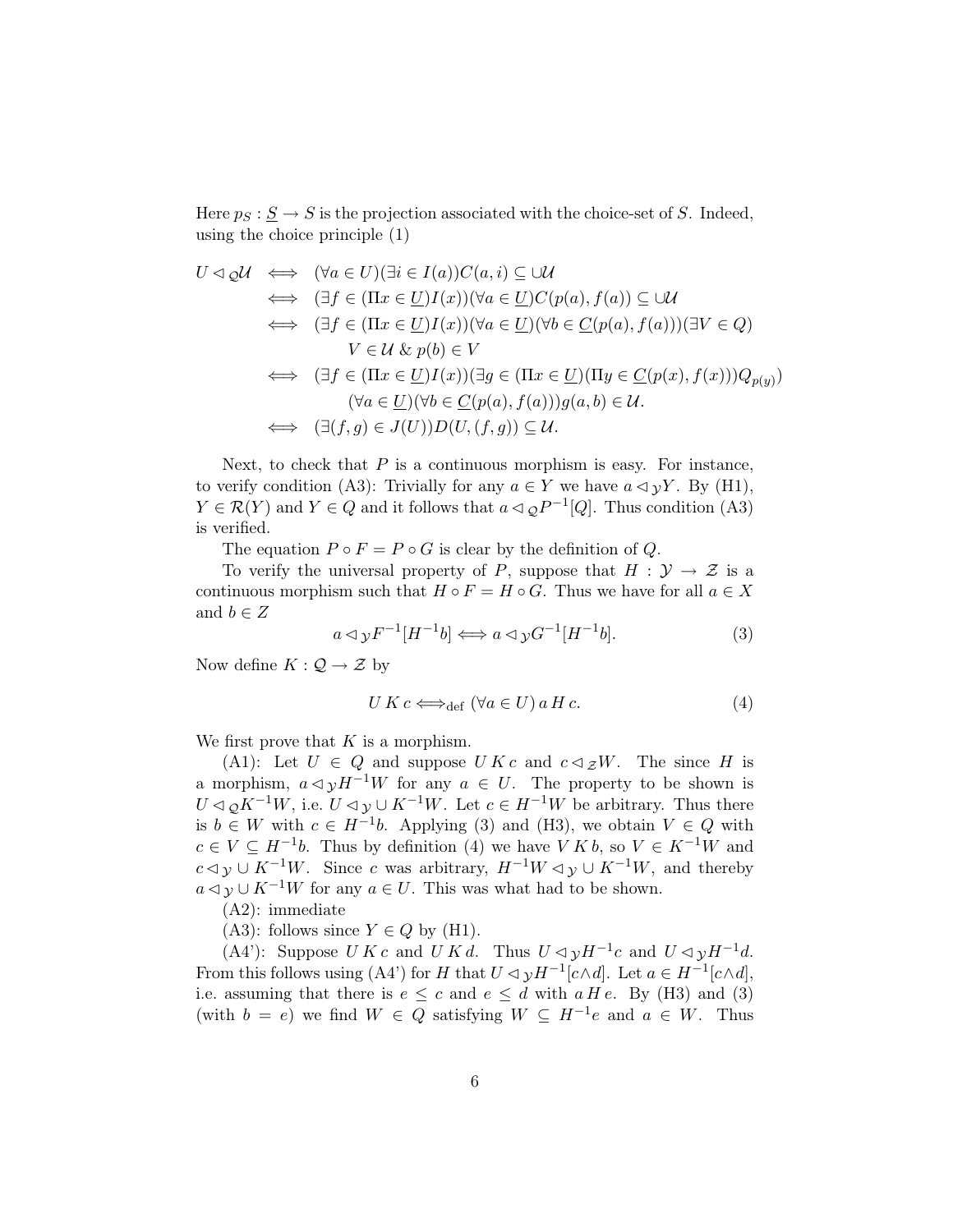W K e and so  $W \in K^{-1}[c \wedge d]$ . Since  $a \in W$ , we get  $a \triangleleft_{\mathcal{Q}} K^{-1}[c \wedge d]$ . Thus  $H^{-1}[c \wedge d] \triangleleft \mathcal{Q}K^{-1}[c \wedge d]$  and now  $U \triangleleft \mathcal{Q}K^{-1}[c \wedge d]$  follows.

We finally need to prove that K is the unique morphism such that  $K \circ P =$  $H$ , that is

$$
a \triangleleft y P^{-1} K^{-1} c \Longleftrightarrow a \triangleleft y H^{-1} c. \tag{5}
$$

The direction  $\Rightarrow$  is clear by the definition of P and K. To prove  $\Leftarrow$ , assume  $a \triangleleft y H^{-1}c$ . Thus  $a \in H^{-1}c$ . By (H3) and (3) there is  $U \in Q$  with  $a \in U \subseteq$  $H^{-1}c$ . Hence  $U \triangleleft yH^{-1}c$ , i.e.  $U K c$ , so in particular we have  $a \triangleleft y \cup K^{-1}c$ . Thereby  $a \triangleleft y P^{-1} K^{-1} c$ .

The uniqueness of K: suppose  $K_2: \mathcal{Q} \to \mathcal{Z}$  is another morphism satisfying (5). For  $U \in Q$  and  $c \in Z$  we have

$$
U K_2 c \Leftrightarrow U \lhd_{\mathcal{Q}} K_2^{-1} c
$$
  
\n
$$
\Leftrightarrow (\forall a \in U) a \lhd y \cup K_2^{-1} c
$$
  
\n
$$
\Leftrightarrow (\forall a \in U) a \lhd y P^{-1} K_2^{-1} c
$$
  
\n
$$
\Leftrightarrow (\forall a \in U) a \lhd y H^{-1} c
$$
  
\n
$$
\Leftrightarrow UK c.
$$

The next to last equivalence is direct from (3). Thus  $K_2 = K$ .  $\Box$ 

### 3 Existence of adequate, restricted power sets

Let  $F, G: \mathcal{X} \to \mathcal{Y}$  be continuous morphisms between set-presentable formal topologies. Let  $C(a, i)$   $(i \in I(a), a \in X)$  be a set-presentation of X. Consider its equivalent form  $C(w)$   $(w \in I)$  with  $p: I \to X$  as in (2). Now let U be a type-theoretic universe  $\mathsf{T}(t)$  (t: U), closed under Σ- and Π-constructions, and which is such that X, Y, I are U-sets, the relation  $\leq_{\mathcal{X}}$  is a U-subset of  $X \times X$ , and the relations F and G are U-subsets of  $X \times Y$ . Moreover  $C(w)$ is an  $U$ -subset of X for each  $w \in I$ . Moreover, we assume the universe to be closed under the  $W$ -type construction, though only a special instance is actually used.

Then form the restricted power set  $\mathcal{R}_{\mathcal{U}}(Y)$  with respect to the family  $\mathcal{U}$ . The following is a set-theoretic collection principle.

**Lemma 3.1** Suppose U is as above. Let H be a U-subset of  $X \times Y$ , and let A be a U-subset of X. Then for any subset B of Y with

$$
A \subseteq H^{-1}B,
$$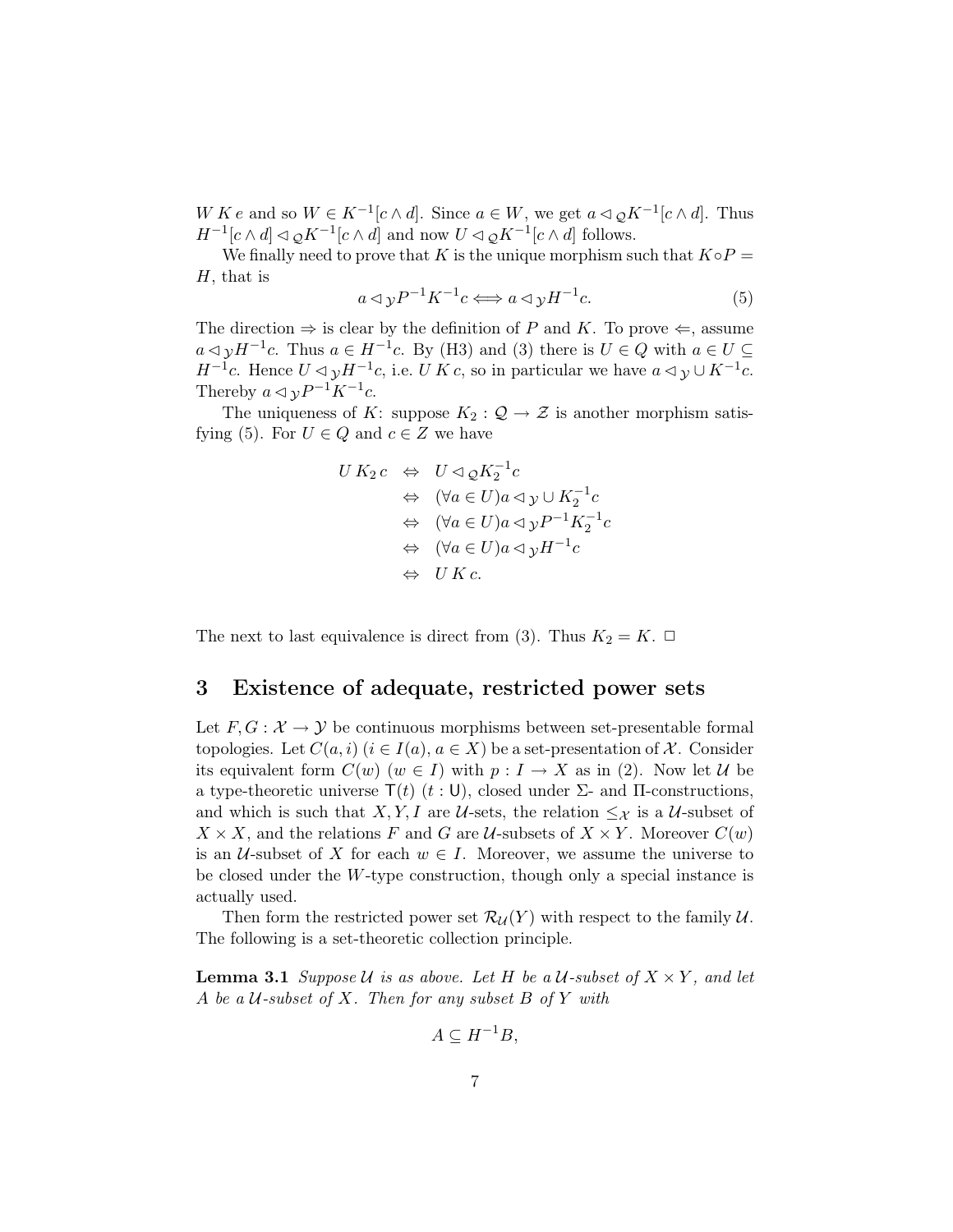there is a U-subset Z of Y with  $A \subseteq H^{-1}Z$  and  $Z \subseteq B$ .

**Proof.** Suppose  $A \subseteq H^{-1}B$ . This is equivalent to

$$
(\forall x \in \underline{A})(\exists y \in B) p(x) H y.
$$

Thus there is some  $f: \underline{A} \to B$  with  $(\forall x \in \underline{A}) p(x) H f(x)$ . The image of this function  $Z = \{y \in B : (\exists x \in \underline{A}) f(x) = y\}$  is a U-subset of Y since U is closed under  $\Sigma$ . It is clear that  $A \subseteq H^{-1}Z$  and  $Z \subseteq B$ .  $\Box$ 

**Lemma 3.2** Suppose  $\mathcal{R}(Y) = \mathcal{R}_{\mathcal{U}}(Y)$  is as above. Take a subset U of Y such that

$$
(\forall a \in X)(a \lhd F^{-1}U \Rightarrow a \lhd G^{-1}U). \tag{6}
$$

Then for any  $V \in \mathcal{R}(Y)$  with  $V \subseteq U$ , there is  $W \in \mathcal{R}(Y)$  with  $W \subseteq U$  and

$$
(\forall a \in X)(a \triangleleft F^{-1}V \Rightarrow a \triangleleft G^{-1}W). \tag{7}
$$

Moreover, the above holds with  $F$  and  $G$  interchanged in both  $(6)$  and  $(7)$ .  $\Box$ 

**Proof.** Let  $V \in \mathcal{R}(Y)$  with  $V \subseteq U$ . Then by (6) and transitivity of covers we get

$$
(\forall a \in X)(a \triangleleft F^{-1}V \Rightarrow a \triangleleft G^{-1}U).
$$

Using the set-presentation of the cover this may be rephrased as

$$
(\forall a \in X)(a \lhd F^{-1}V \Rightarrow (\exists i \in I(a))C(a, i) \subseteq G^{-1}U).
$$

By Lemma 3.1, and since  $C(a, i) \in \mathcal{R}(X)$ , the statement  $C(a, i) \subseteq G^{-1}U$ is equivalent to  $(\exists Z \in \mathcal{R}(Y))C(a,i) \subseteq G^{-1}(Z)$  &  $Z \subseteq U$ . Thus using the set-presentation again we get

$$
(\forall a \in X)(a \triangleleft F^{-1}V \Rightarrow (\exists Z \in \mathcal{R}(Y))a \triangleleft G^{-1}Z \& Z \subseteq U).
$$

Rewriting the first covering relation we get

$$
(\forall a \in X) \big[ (\exists i \in I(a)) (C(a, i) \subseteq F^{-1}V) \Rightarrow (\exists Z \in \mathcal{R}(Y)) a \triangleleft G^{-1}Z \& Z \subseteq U \big].
$$

Let  $Q(a) = (\exists i \in I(a)) (C(a, i) \subseteq F^{-1}V)$ . This may be rewritten again as

$$
(\forall a \in \underline{X})(\forall q : Q(a))(\exists Z \in \mathcal{R}(Y))p(a) \lhd G^{-1}Z \& Z \subseteq U.
$$

Using type-theoretic choice we obtain

$$
H: (\Sigma a \in \underline{X})Q(a) \to \mathcal{R}(Y)
$$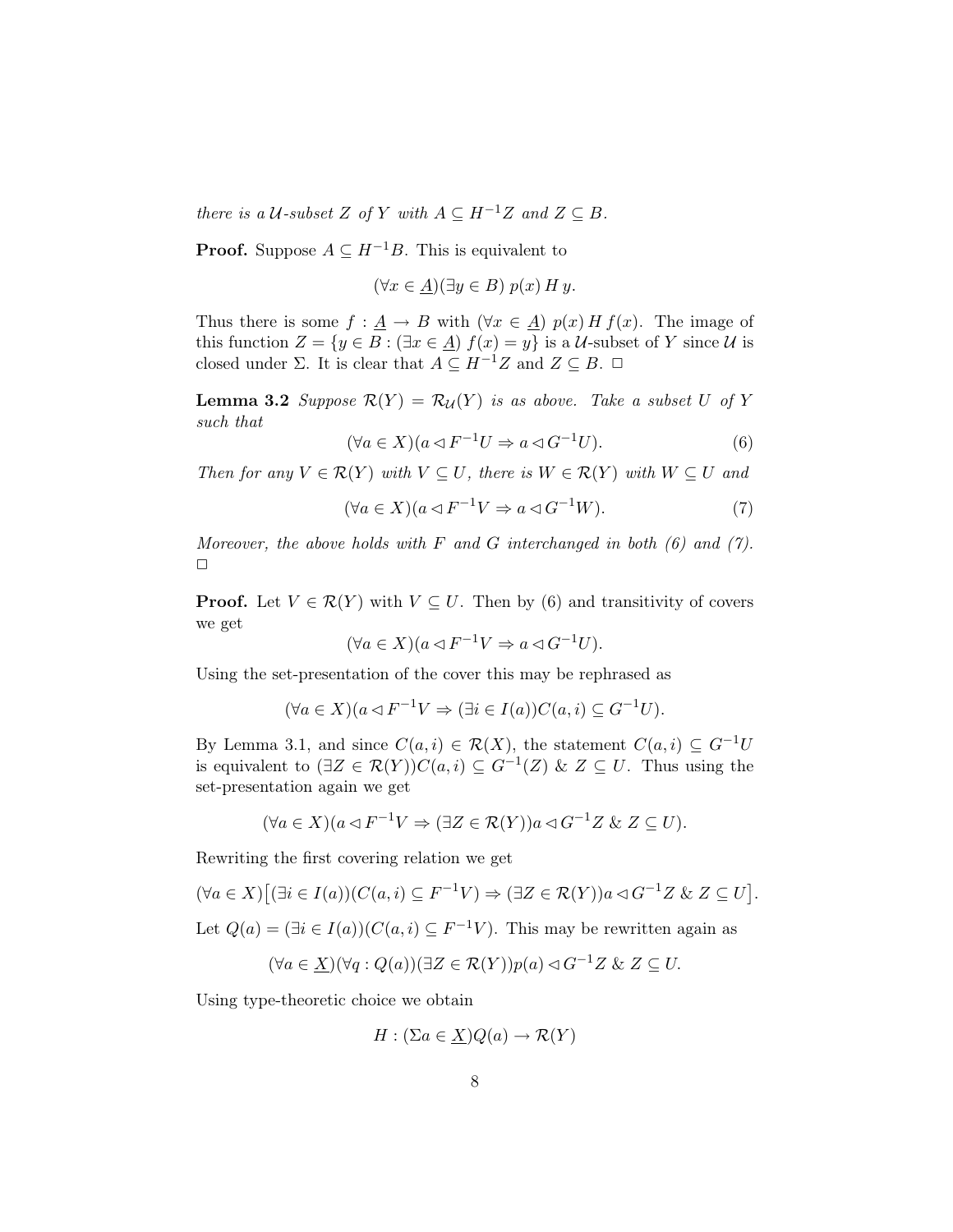such that

$$
(\forall a \in \underline{X})(\forall q : Q(a))p(a) \lhd G^{-1}H(a,q) \& H(a,q) \subseteq U.
$$

Let

$$
W = \bigcup_{(a,q): (\sum a \in \underline{X})Q(a)} H(a,q).
$$

Now  $W \in \mathcal{R}(X)$  and by transitivity

$$
(\forall a \in \underline{X})(\forall q : Q(a))p(a) \lhd G^{-1}W \& W \subseteq U.
$$

That is

$$
(\forall a \in X)(a \triangleleft F^{-1}V \Rightarrow a \triangleleft G^{-1}W),
$$

proving  $(7)$ .  $\Box$ 

**Lemma 3.3** The restricted power set  $\mathcal{R}(Y) = \mathcal{R}_{\mathcal{U}}(Y)$  as constructed above is adequate for F and G.

**Proof.** Condition (H1) is trivial since the subset  $Y = \{x \in Y : x = x\}$ belongs to  $\mathcal{R}(Y)$ . Condition (H2) follows since the relation  $\leq_{\mathcal{Y}}$  is a U-subset of  $Y \times Y$  and  $U$  is closed under  $\Sigma$ .

To prove  $(H3)$  a W-type, T defined by the following introduction rules, is used

- $(i) 0 : T,$
- (ii) if  $\alpha$  : T, then  $s_0(\alpha)$  : T,
- (iii) if  $\alpha$  : T, then  $s_1(\alpha)$  : T,
- (iv) if  $(a, i) : (\Sigma a : A)I(a)$  and  $f : \underline{C}(a, i) \to T$ , then sup $((a, i), f) : T$ .

Suppose now that  $U \subseteq Y$  satisfies the equivalence

$$
(\forall a \in X)(a \triangleleft F^{-1}U \Longleftrightarrow a \triangleleft G^{-1}U).
$$

Let  $b \in U$ . We construct  $V_{\alpha}$   $(\alpha : T)$  with  $V_{\alpha} \in \mathcal{R}(Y)$  and  $V_{\alpha} \subseteq U$  as follows.

(base)  $V_0 = \{b\}$ 

(suc0) 
$$
(\forall a \in X)[a \triangleleft F^{-1}V_{\alpha} \Rightarrow a \triangleleft G^{-1}V_{s_0(\alpha)}]
$$

(suc1)  $(\forall a \in X)[a \triangleleft G^{-1}V_{\alpha} \Rightarrow a \triangleleft F^{-1}V_{s_1(\alpha)}]$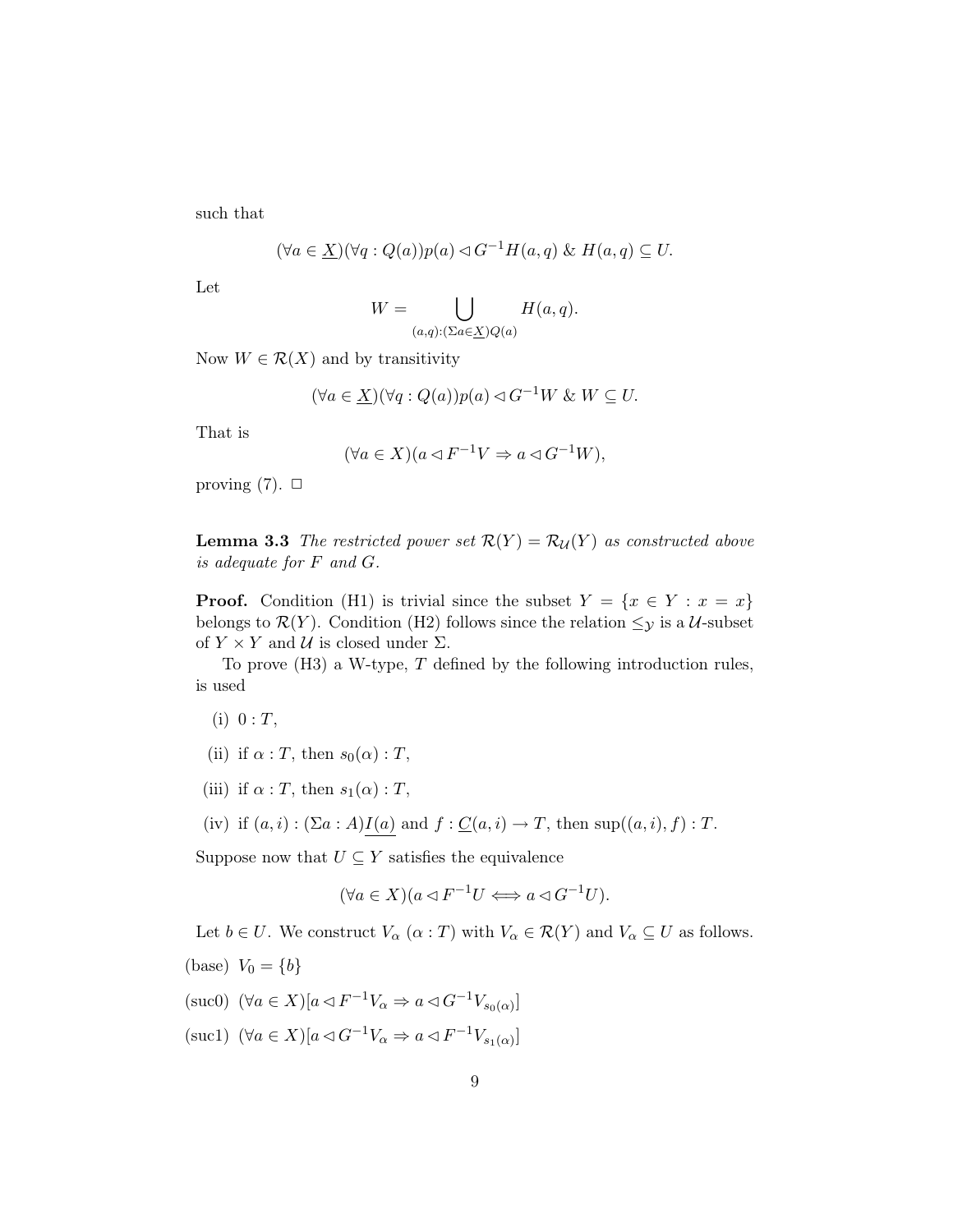(sup) For  $f: \underline{C}(a, i) \to T$  let

$$
V_{\sup((a,i),f)} = \bigcup_{p:\underline{C}(a,i)} V_{f(p)}.
$$

By Lemma 3.2 we can find such  $V_{s_0(\alpha)}$  and  $V_{s_1(\alpha)}$  as in (suc0) and (suc1). Now put

$$
V_{\infty} = \bigcup_{\alpha:T} V_{\alpha}.
$$

Then  $V_{\infty} \in \mathcal{R}(Y)$  since U is closed under W-types. (Actually, only the particular W-type T is required.) Furthermore  $b \in V_{\infty} \subseteq U$ .

Suppose now that  $a \triangleleft F^{-1}[V_\infty]$ . Thus for some  $i \in I(a)$ ,

$$
C(a, i) \subseteq F^{-1}[U_{\infty}] = \bigcup_{\alpha: T} F^{-1}V_{\alpha}.
$$

Thus we have

$$
(\forall x : \underline{C}(a, i)) \left(\exists \alpha : T\right) p(x) \in F^{-1}V_{\alpha}.
$$

Using type-theoretic choice we get  $f: \underline{C}(a, i) \to T$  so that

 $(\forall x : \underline{C}(a, i)) p(x) \in F^{-1}V_{f(x)}$ 

But  $F^{-1}V_{f(x)} \subseteq F^{-1}V_{\text{sup}((a,i),f)}$  and so we obtain

$$
C(a,i) \subseteq F^{-1}V_{\sup((a,i),f)}.
$$

Hence by the construction (suc0) we get

$$
a \triangleleft G^{-1} V_{s_0(\sup((a,i),f))}.
$$

But  $V_{s_0(\sup((a,i),f))} \subseteq V_\infty$ , and thereby  $a \triangleleft G^{-1}V_\infty$ . We have shown

$$
(\forall a \in X)(a \triangleleft F^{-1}V_{\infty} \Rightarrow G^{-1}V_{\infty}).
$$

The proof of the converse implication is the same, exchanging  $F$  and  $G$  and using (suc1) instead of (suc0). This establishes the lemma with  $V_{\infty}$  as the set satisfying the required equivalence.  $\Box$ 

A universe forming operator is a type construction which over any family of types builds a type universe closed under  $\Pi$ ,  $\Sigma$ ,  $W$ ,  $Id$  and +-constructions (Palmgren 1998).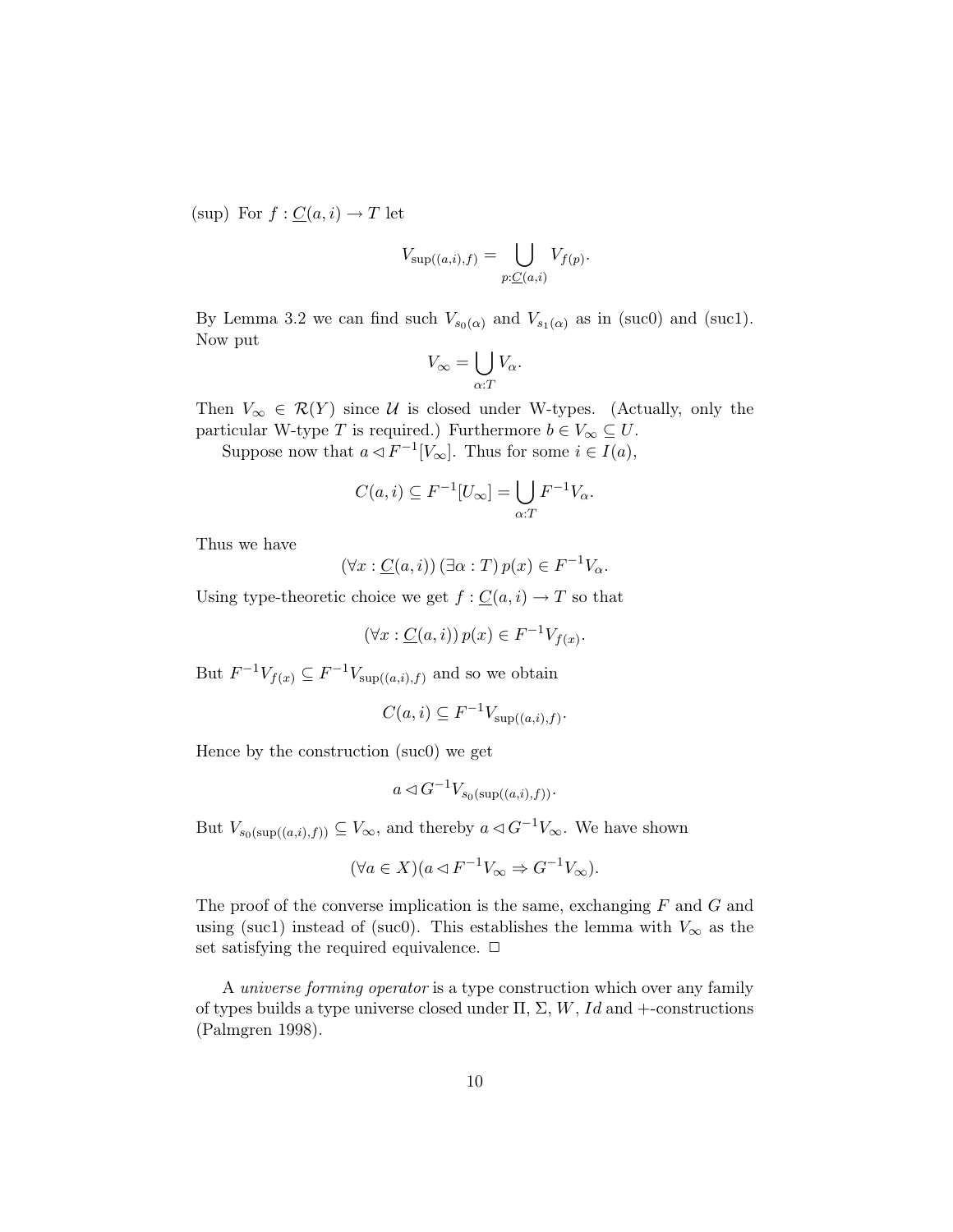Theorem 3.4 Under the assumption of universe forming operators, coequalisers exists in the category  $\textbf{FTop}_s$ .

Remark 3.5 There is a corresponding notion of universe forming operator in extensions of constructive set theory, see Rathjen et al. (1998). It would be of interest to investigate whether the above construction is possible to carry out in these extensions.

#### 4 Examples

For any set S there is the *discrete formal topology*  $\mathcal{D}(S) = (S, \lhd, \leq)$  given by  $a \triangleleft U$  iff  $a \in U$  and  $a \leq b$  iff  $a = b$ . It is easily seen to be set-presented. Moreover  $D$  is a functor from sets to  $\textbf{FTop}_s$ .

1. The two-dimensional  $\mathbb{T}^2$  torus may be constructed as the coequaliser of the followings maps  $\mathbb{R}^2 \times \mathbb{Z}^2 \to \mathbb{R}^2$ 

$$
\begin{aligned} (\mathbf{x},\mathbf{n}) &\mapsto \mathbf{x},\\ (\mathbf{x},\mathbf{n}) &\mapsto \mathbf{x}+\mathbf{n}. \end{aligned}
$$

2. The *n*-dimensional real projective space  $\mathbb{R}P^n$  may be constructed as a coequaliser of two maps  $\mathbb{R}^{n+1} \times \mathbb{R}_{\neq 0} \to \mathbb{R}^{n+1}$ 

$$
(\mathbf{x}, \lambda) \mapsto \mathbf{x},
$$

$$
(\mathbf{x}, \lambda) \mapsto \lambda \mathbf{x}.
$$

3. Pushouts may be constructed using sums and coequalisers. Various glued spaces may be constructed using pushouts.

4. Suppose that X is formal topology whose points  $P = Pt(X)$  form a set. Then a continuous morphism

$$
J:\mathcal{D}(P)\to\mathcal{X}
$$

is given by  $\alpha J a$  iff  $a \in \alpha$ . For any equivalence relation  $E \subseteq P \times P$ , with projections  $\pi_1, \pi_2 : E \to P$ , the point-wise quotient topology is the coequaliser of the continuous mappings  $J \circ \mathcal{D}(\pi_1)$  and  $J \circ \mathcal{D}(\pi_2)$  going from  $\mathcal D$  to  $\mathcal X$ .